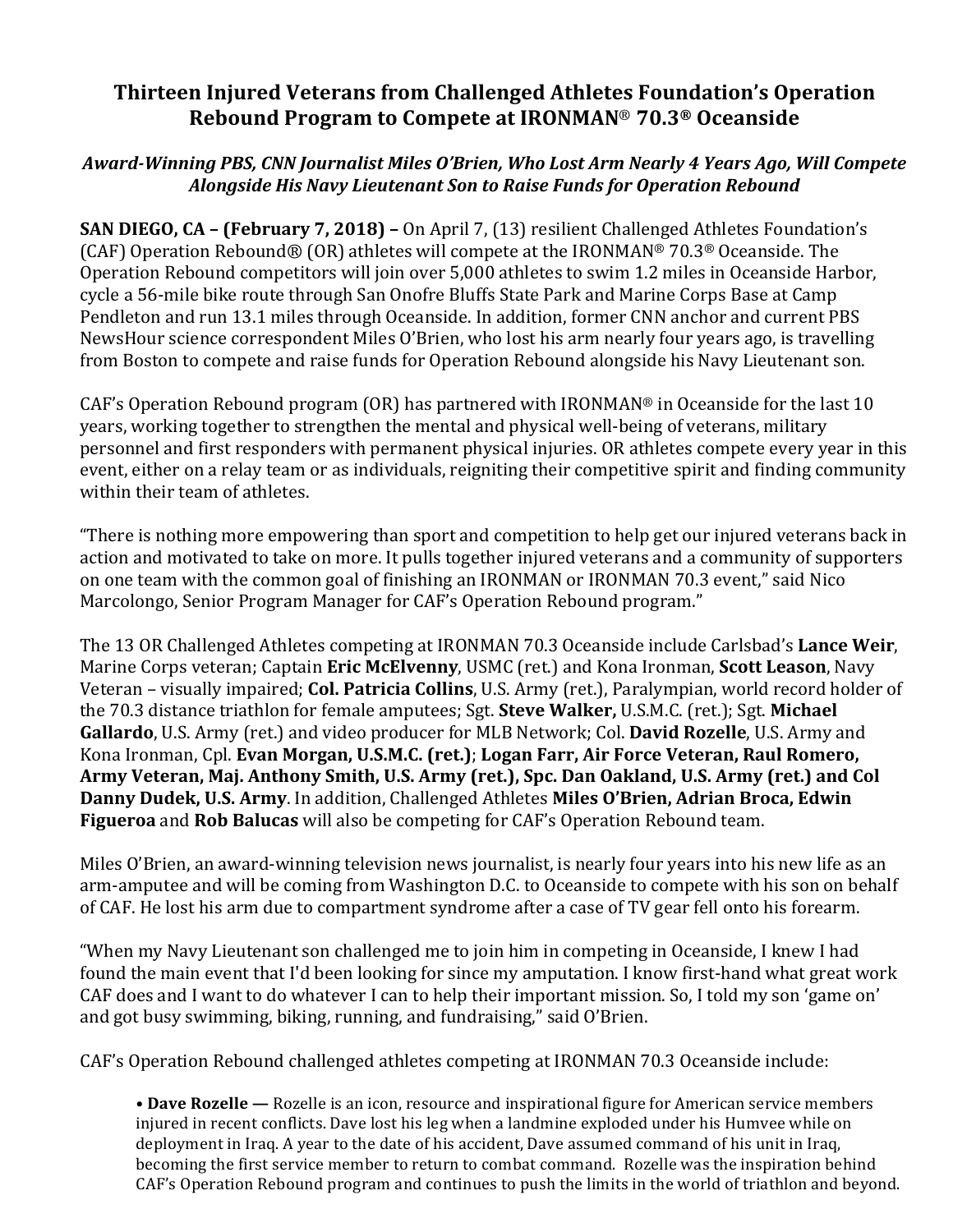• **Evan Morgan** — While stationed in Iraq on his second tour, Evan's vehicle was struck by an IED and as a result, he lost his right leg above the knee, left leg below the knee and sight in one eye. While in recovery at Brooke Army Medical Center in Texas, Evan became a regular at the gym. He was active prior to the injury, but now activity became a necessary part of his life. Evan became interested in triathlon and competed in CAF's SDTC and IRONMAN 70.3 Oceanside in 2008 and 2009, hoping to encourage others to live an active lifestyle.

• **Patty Collins** — After returning home from deployment in Iraq, Patty was hit by a car while cycling to work. The injuries she sustained led to the amputation of her leg below the knee. Patty began running and cycling, turning her passion for sports into a career and mentorship opportunities. Patty is the CAF record holder of the half-distance triathlon for female amputees.

• **Danny Dudek** — On July, 19 2007 while serving the 4th Stryker Brigade Stryker Battalion in, Iraq, Danny's Stryker armored vehicle was struck by an Improvised Explosive Device (IED) the blast from which paralyzed him from the waist down. Soon after being evacuated to the U.S., with his wife Megan by his side, Danny began working on his recovery. Danny was introduced to CAF in 2011. An avid skier from the Great Northwest, Danny applied for and received a mono-ski from CAF Operation Rebound. Danny is active in skiing, chair racing, handcycling and triathlon. This is his first IRONMAN 70.3 Oceanside.

• Logan Farr — Upon completion of his time in the Air Force, Logan became a firefighter, and then three years later, was hit by a train and lost both of his feet on his 21<sup>st</sup> birthday. Within two weeks of his accident, Logan was released from the hospital and back in the gym that same day. He now competes in CrossFit and is a certified instructor, with goals of competing in the Paralympic games.

• **Michael Gallardo** — On a combat tour in Iraq with the U.S. Army, Mike sustained a severe injury to his right leg when two IEDs simultaneously detonated beneath his truck. Mike decided to amputate his leg in order to lead an active lifestyle and hasn't looked back since. Mike now works at the MLB network in New York and remains active in numerous sports including CrossFit and Para equestrian.

• **Scott Leason** — When Scott was 20-years-old, he joined the U.S. Navy and served honorably for seven years. While working at a convenience store, Scott was shot in the head during a robbery and lost both of his eyes and sense of smell. In 2007, Scott began waterskiing again; this time as a visually impaired athlete. With the help of CAF's Operation Rebound program, he has competed in multiple IRONMAN races, waterski events, and was the sole visually impaired athlete on Team USA at the ISA World Adaptive Surfing Championship presented by Team CAF.

• **Eric McElvenny** — McElvenny excelled in both baseball and football throughout high school and went on to major in Mechanical Engineering at the U.S Naval Academy. Following graduation and Marine Corps training, Eric deployed three times to the Middle East. On his third deployment to Afghanistan, Eric was working with Afghan soldiers and stepped on an IED, suffering the loss of his right leg below the knee in the explosion. Eric used surfing as part of his recovery and from there, started competing in triathlon. In 2013, Eric completed the IRONMAN World Championship in Kailua-Kona, HI and has gone on to complete a number of IRONMAN and IRONMAN 70.3 events since that time.

• **Dan Oakland** — Dan was drafted into U.S. Army during the Vietnam War. Within 3 weeks of completing basic training, Dan lost his right leg below the knee to an anti-personnel mine while on patrol in South Vietnam. Dan is now an active cyclist and is participating in his first IRONMAN 70.3.

• Raul Romero - Raul enlisted in the U.S. Army during the Vietnam War to serve his adopted country. He served as a medic and saved a number of lives, earning him a Bronze Star for valor. Upon returning from Vietnam, Raul helped start the San Diego Running Club and became an avid marathon runner. In 2012, Raul's leg was left paralyzed during a surgical mishap and finally in January of 2017, he elected to have his leg amputated, regaining his active lifestyle of cycling and running.

• Anthony Smith — Smith took a direct hit from a rocket-propelled grenade while on deployment in Iraq. He was put in a body bag before a nurse noticed air bubbles coming up through the blood. Anthony was in